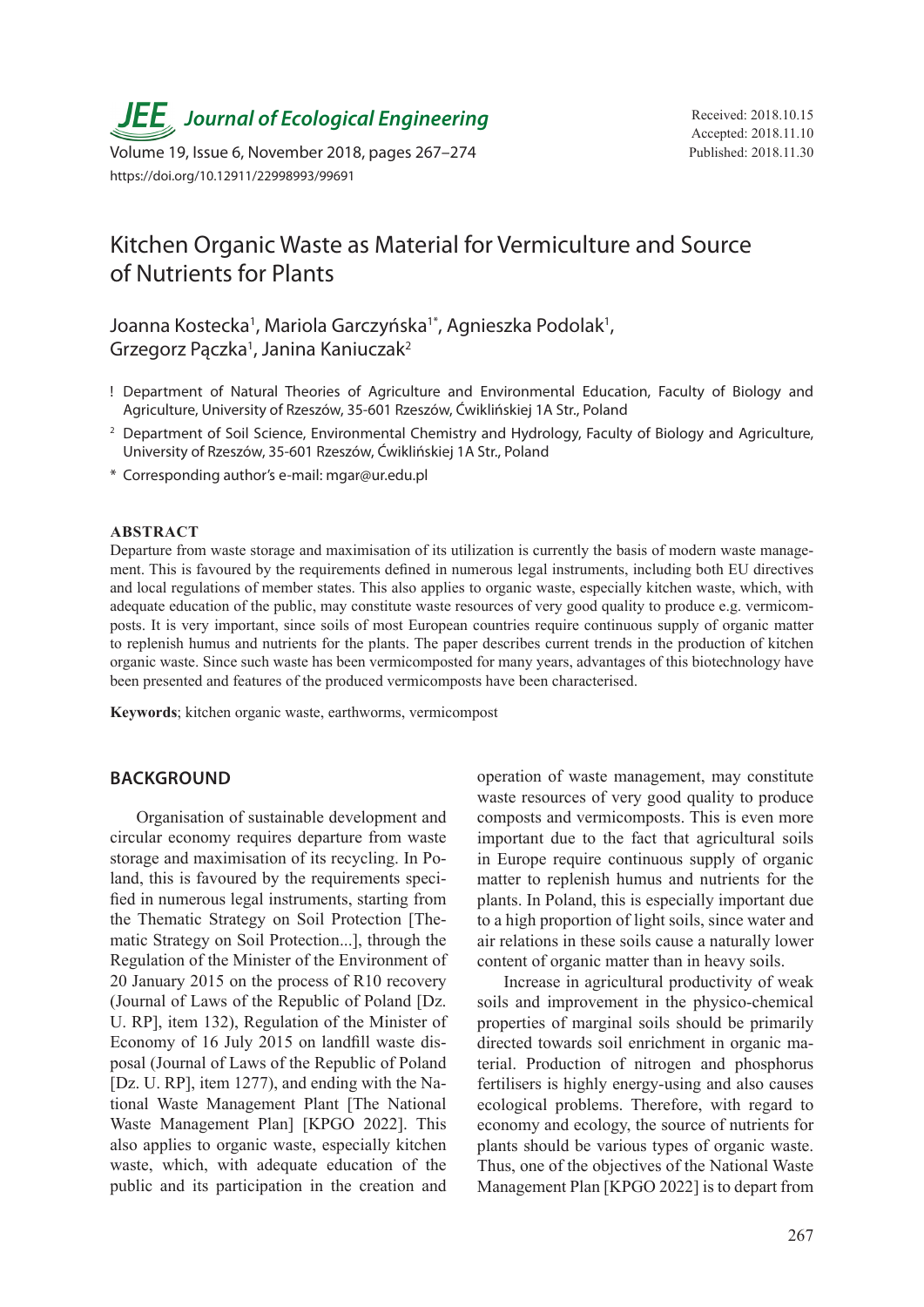waste storage and to maximize utilization of the macro- and microelements included in the waste, e.g. N, P, Ca, Mg, Cu, Zn, Mn, Mo. Apart from including precious nutrients, it should also meet the requirements specified for mineral and organicmineral fertilisers [The Fertilisers and Fertilisation Act.]. The Research Centre of the European Commission recommends the following procedure: to avoid biowaste disposal, but the choice of an appropriate way of its processing should result from specific local factors (Krutwagen et al. 2008). This necessitates constant research on various methods of its final disposal.

In Europe, the highest amount of municipal waste produced annually per one person (including biodegradable kitchen waste) is produced by highly-developed countries [Eurostat 2016, FUSIONS 2016]. The conclusion is obvious: organic waste of household origin should be considered as an appropriate component for improvement of soil qualities. Household organic waste, if properly segregated by aware citizens, is a very good source of material to produce fertilisers, although this is in contrast with a still preferred form of its disposal, i.e. combustion. It must be emphasised that although we can then produce our own energy (which would be called renewable by some people), if we deal with clean waste of e.g. potential food, then, from the point of view of sustainable development and circular economy, this is highly disadvantageous. It causes an ultimate loss of resource and a gap in the system of potential recirculation.

The aim of the study was to present selected qualities of the kitchen organic waste production. Since the authors of the publication have been vermicomposting such waste for many years, advantages of this biotechnology have been exposed and features of the produced vermicomposts have been characterised.

# **METHOD**

The method included analysis of selected literature and results of studies conducted on vermicomposting of kitchen waste with the use of 2 worm species: *Eisenia fetida* Sav. and *Dendrobaena veneta* Rosa.

Two mixtures of waste have been vermicomposted: mixture (a) apple, carrot and beetroot juice pomace, potato residues + cellulose at a ratio of 4:1 and mixture (b) apple peelings + pota $toes + pasta + bread + cellulose at a ratio of 2:1.$ 

In the stratification layer, waste and resulting vermicompost, determination of carbon was conducted by the Turin's method; N – by the Kjeldahl method, pH in  $H_2O$  – was determined by a potentiometric method, conductance (mS) and salinity (g NaCl**·**dm -3) – by a conductometric method, phosphorus – by a vanadium-molybdenum method, colorimetrically using UV-VIS spectrophotometer from Shimadzu UV-2600. Potassium was analysed with an atomic absorption spectrophotometer Hitachi Z-2000, with the use of emission method (EAAS), while calcium and magnesium – using an atomic absorption spectrophotometer Hitachi Z-2000, with the use of flame method (FAAS). C/N ratio was calculated.

# **RESULTS**

#### **Kitchen organic waste**

With regard to household waste, biodegradable waste constitutes the highest proportion (30- 60%). It is produced during preparation of meals and also comes from food, paper and cardboard residues which are thrown away. FAO warns that about one third of the food produced in the world is wasted (Gustavsson et al. 2011). Collection and analysis of data from the whole Europe regarding the route of food delivery (from production to consumption) shows that in 27 EU member states, food wasting reaches about 89 million Mg waste a year, out of which 12.3 million Mg is restaurant waste. In 2009, this corresponded to 179 kg of waste per year/person (Monier et al 2010; European Commission (DG ENV)). During the same period, e.g. Poland produced about 9 million Mg of food waste (about 6.5 million Mg of waste from food industry, about 2 million Mg of household waste and about 350 thousand Mg of waste from food services) (Sapek 2013).

Data from another period – year 2012 from 28 EU member states showed the same trend towards food wasting. During that period, this negative social and environmental phenomenon was at a level of 88 million Mg of food waste, which corresponded to 173 kg of food waste per person. This estimate included both kitchen waste produced at consumption and inedible parts related to food production (FAO 2014; FUSIONS 2016).

Wasteful consumption of food is currently perceived as a problem with serious ethical, ecological and economic consequences. There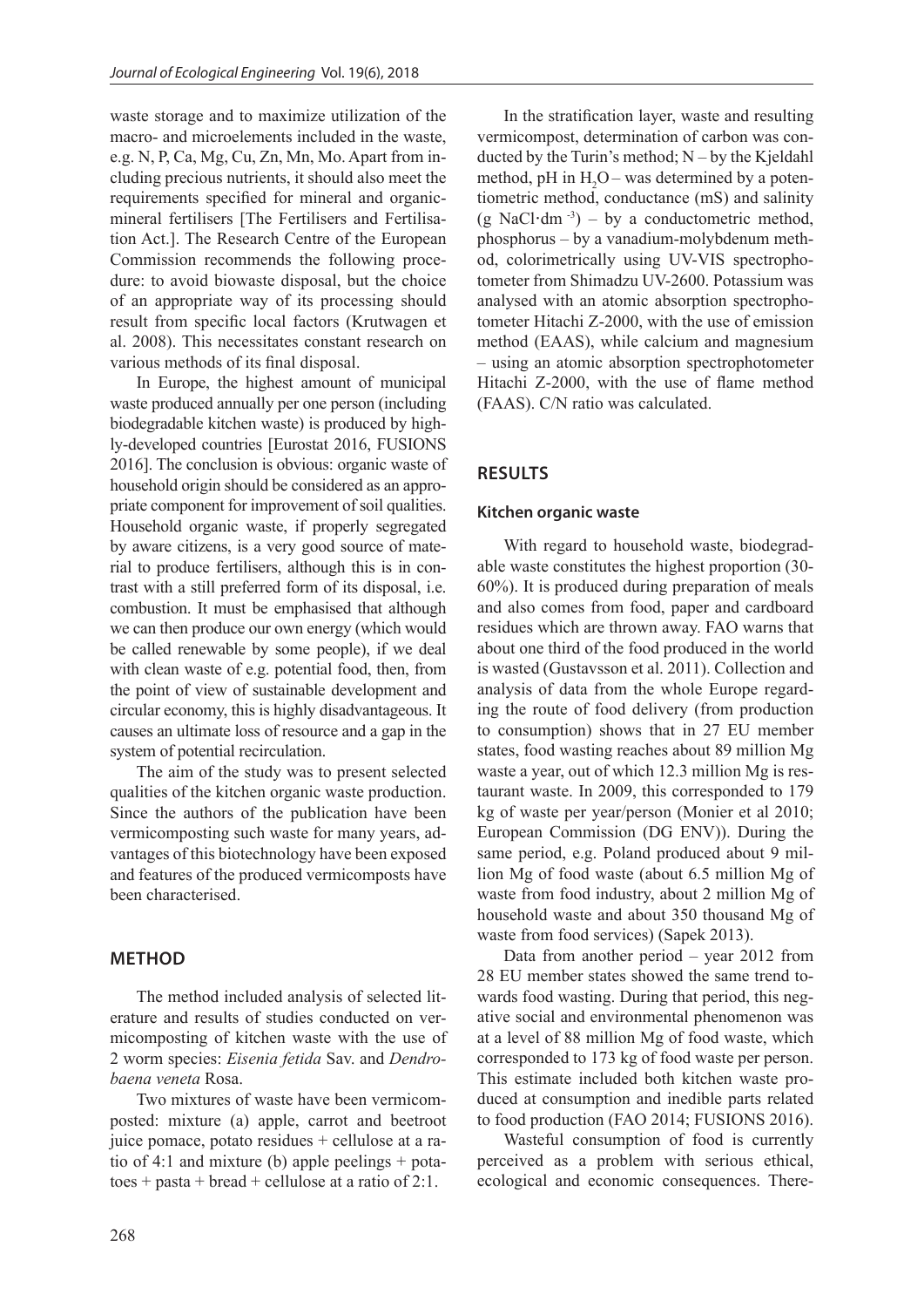fore, the European Commission promotes continuous reduction of food wasting and assumes reduction of this phenomenon by half by 2020. However, implementation of effective preventive measures is very complicated. Such activities require knowledge of the causes and scale of food waste production in the entire chain of food delivery. The available data base for Europe is highly varied and there are justified reservations to its reliability(Bräutigam et al. 2014).

However, certain qualities of biodegradable kitchen waste are useful for processing in vermiculture (Kostecka et al. 2018). Most of all, it is important that such waste is accumulated gradually, so it may be administered to worms as food, e.g. at the site of its production.

#### **Vermicomposting**

Vermicomposting, next to fermentation and composting, is one of the examples of pro-environment biotechnology allowing processing of organic waste (Adi and Noor 2009; Domínguez and Edwards 2011a; Pączka and Kostecka 2012). While composting involves cooperation of macroorganisms and microorganisms, for which the processed matter is a source of energy, v*ermicomposting* is a process using concentrated worm populations to decompose the supplied organic matter. The product of this process is vermicompost fertiliser and biomass of worm epitheliomuscular tubes (Sherman 2003; Garg et al. 2005; Domínguez and Edwards 201lb).

Due to a high content of microflora and nutrients facilitating plant growth, vermicompost is called "black gold" (Adhikary 2012). It is a homogeneous, granular structure with a pleasant odour and dark brown colour. The resulting fertiliser contains components which are easily available for plants, including nitrogen, phosphorus and potassium. This is due to the fact the alimentary tract of worms contains microorganisms converting insoluble forms of elements into forms available for plants. Vermicompost improves soil characteristics and affects the quality of crops; therefore it is a part of pro-environment practices (Adhami et al. 2014; Padmavathiamma et al 2008; Song et al 2015). The use of vermicompost has been studied with regard to fertilisation of such plants as tomato, cucumber, potato, celery, leek, pepper, spinach, strawberry, bean or pea (Kostecka and Błażej 2000; Arancon et al. 2003; Singh et al. 2008; Pączka and Kostecka 2013; Kadam and Pathade

2014; Kashem et al. 2015; Song et al. 2015). Nevertheless, this issue requires further studies, since the quality of the produced fertiliser, its chemical composition and effect on plant growth and development depend on the type of waste which is converted by the worms.

Another product of vermicomposting is worm biomass. It may be used, for example, as food for fish, including aquarium fish, which may contribute to the reduction of costs related to fish cultivation and cause faster growth of the fish (Kostecka and Pączka 2006).

A so called "worm ecological box" is an example of a practical and pro-environment smallscale waste recycling. This is a container with a capacity adequate for the planned amount of processed waste including worms which are regularly supplied with organic waste. Such culture may function in the cellar, on the balcony or in the family garden. Such processing of waste may be an inexpensive, but effective, tool of everyday utilization of kitchen organic waste (Kostecka 2000; Kostecka et al. 2018).

Vermicompost productivity depends of the conditions created for the worms in the conducted culture (Kostecka 1994; Sherman 2003). Successful vermicomposting also depends on the structure and composition of organic waste administered to the worms. This is confirmed by studies on potential vermiculture utilization of such waste as e.g. banana tree leaves adequately mixed with bovine manure (Padmavathiamma et al. 2008), horse manure (Sangwan et al. 2008), goat manure (Loch et al. 2005), grape pomace (Paradelo et al. 2009), coffee grounds (Adi and Noor 2009), sediments from waste treatment plants (Parvaresh et al. 2004), kitchen organic waste (Kostecka et al. 1999), paper industry waste (Gajalakshmi et al. 2002; Gupta and Garg 2009), plant residues (Bansal and Kapoor 2000), mushroom waste (Kostecka 2000) or ground textile waste (Kaushik and Garg 2003). Not all organic waste in its pure form guarantee process productivity. Waste of animal origin, such as meat residues or bones, as well as certain kitchen waste, e.g. garlic, onion or chilli are not willingly processed (Adhikary 2012).

Worm cultures may include accompanying fauna which competes for space and food. A combined activity of these animals may accelerate or slow down the undergoing transformations. Vermiculture may also be endangered by excessive concentration of worms, as well as by moles, birds, ants or rats (Kostecka 2000; Adhikary 2012).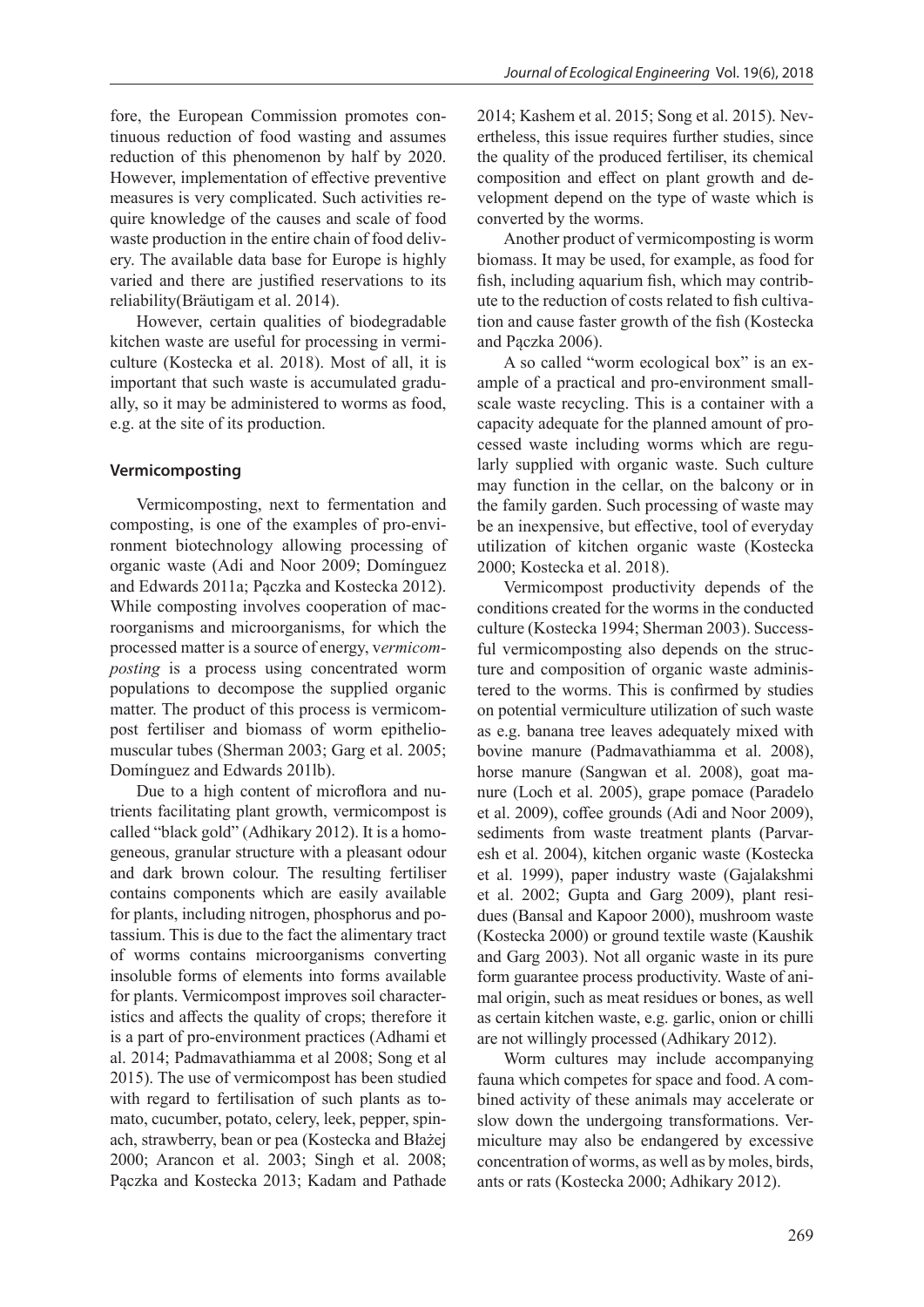## **Chemical composition of the obtained vermicomposts**

Processing of mixture a (apple, carrot and beetroot juice pomace, potato residues + cellulose at a ratio of 4:1) of kitchen organic waste by the population of *E. fetida* and *D. veneta* resulted in vermicomposts of dark colour, characteristic fine structure and scent of garden soil.

These vermicomposts differed in pH, conductance and the content of potassium and magnesium. They did not differ in the content of phosphorus or calcium. All the above parameters were characterised with significantly increased values in the produced fertilisers in comparison with the stratification medium layer (Table 1).

The comparison of pH ( $p$ <0.001) and conductance (*p<0.001*) of the obtained vermicomposts showed differences depending on the species of worms producing them. The vermicompost resulting from decomposition of waste by *D. veneta* had higher pH, and lower conductance. It was also characterised with a higher potassium content  $(p<0.001)$  as compared with the vermicomposts produced with the use of *E. fetida*, and it was also characterised with a higher magnesium content (*p<0.001*).

The examined vermicomposts did not differ from one another  $(p>0.05)$  with regard to nitrogen, phosphorus or calcium content, although the values were higher in the vermicomposts produced by *D. veneta*.

Processing of mixture b (apple peelings + potatoes + pasta + bread + cellulose at a ratio of 4:1) by the population of both worm species resulted in vermicomposts of similar colour with a fine structure and no residues of unprocessed waste. Vermicomposting did not involve odour production (i.e. was odourless). Again, a comparison of the resulting vermicomposts showed that the worm species affected both pH (*<0.001*), and conductance of the obtained vermicomposts (*p<0.01*) (Table 2). Similarly to mixture a, the vermicompost obtained from transformation of waste mixture b by *D. veneta* had higher pH and was characterised with lower salinity (and lower conductance) than the vermicomposts produced by *E. fetida*.

A comparison of other features of vermicomposts resulting from mixture b showed that the vermicomposts differed in the content of total nitrogen ( $p<0.01$ ) and calcium ( $p<0.01$ ). Unlike with mixture a, the vermicomposts coming from the containers cultured with *E. fetida* had a higher nitrogen content, and those produced by *D. veneta* had a higher calcium content. Both vermicomposts obtained from mixture b did not differ in the content of the other nutrients (phosphorus, potassium and magnesium) (p>0.05) (Table 2).

# **DISCUSSION**

Waste is a problematic issue, since it affects matter circulation, causes loss in the agricultural and forest production space and requires increased financial resources to create landfill sites, costs of their operation and then recultivation. That is why new ways to limit those problems are currently needed, also with regard to organic

| Parameters*            |                   | Stratification layer | Vermicompost       |                     |
|------------------------|-------------------|----------------------|--------------------|---------------------|
|                        |                   |                      | E. fetida          | D. veneta           |
| pH in H <sub>2</sub> O |                   | $5.02 a \pm 0.09$    | 7,17 b $\pm$ 0,22  | $7,63$ c $\pm$ 0.13 |
| conductance            | mS                | $0.65 a \pm 0.06$    | $3,81 b \pm 0,43$  | $3,44$ c $\pm$ 0.32 |
| salinity               | $q \cdot dm^{-3}$ | $0.98a \pm 0.09$     | 5,71 b $\pm$ 0,64  | $5.17 c \pm 0.48$   |
| C                      | $\%$              | $33.28 a \pm 0.33$   | 22.65 b $\pm$ 0.75 | $23.24 b \pm 1.01$  |
| N                      |                   | $0.83 a \pm 0.01$    | $1.50 b \pm 0.05$  | $1.56 b \pm 0.12$   |
| P                      |                   | $0.10 a \pm 0.01$    | $0.29 b \pm 0.02$  | $0.31 b \pm 0.05$   |
| K                      |                   | $0.09a \pm 0.01$     | $1.59 b \pm 0.07$  | $1.88 c \pm 0.13$   |
| Ca                     |                   | $1.37a \pm 0.13$     | $2.19 b \pm 0.20$  | $2.30 b \pm 0.21$   |
| Mq                     |                   | $0.08a \pm 0.01$     | $0.19 b \pm 0.01$  | $0.20 c \pm 0.01$   |
| C/N                    |                   | 40.1                 | 15.1               | 14.9                |

**Table 1.** Comparison of mean chemical composition of the stratification layer and vermicomposts obtained by processing of mixture (a) of kitchen organic waste by populations of *E fetida* and *D. veneta* ( $\bar{x}$   $\pm$  SD)

\* dry matter.

a, b, c – significant differences between the stratification layer and vermicomposts.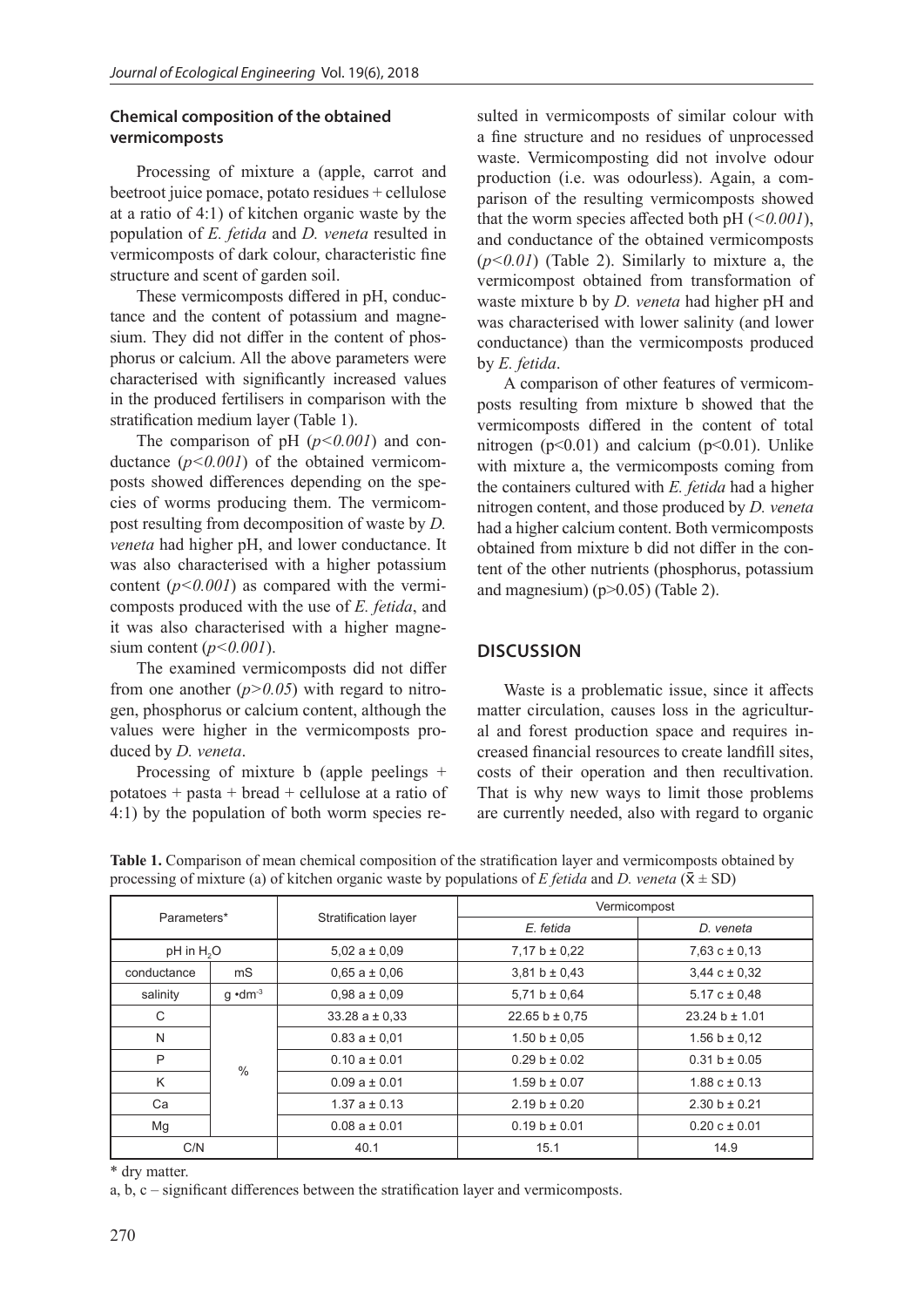| Parameters             |                   | Wermicompost        |                    |  |
|------------------------|-------------------|---------------------|--------------------|--|
|                        |                   | E.fetida            | D.veneta           |  |
| pH in H <sub>3</sub> O |                   | $5,24$ a $\pm 0,18$ | $6,19 b \pm 0.01$  |  |
| conductance            | mS                | 3.36 a $\pm$ 0.77   | $2.65 b \pm 0.05$  |  |
| salinity               | $q \cdot dm^{-3}$ | $4,68$ a $±1,15$    | 3,98 b ±0.08       |  |
| C                      | $\frac{0}{0}$     | 44.98 a $\pm$ 9.88  | $27.19 b \pm 3.13$ |  |
| N                      |                   | $2.79a \pm 0.68$    | $1.65 b \pm 0.19$  |  |
| P                      |                   | $0.05 a \pm 0.01$   | $0.05 a \pm 0.01$  |  |
| K                      |                   | $0.25$ a $\pm 0.03$ | $0.28a \pm 0.01$   |  |
| Ca                     |                   | $0.40 a \pm 0.02$   | $0.50 b \pm 0.01$  |  |
| Mg                     |                   | $0.05 a \pm 0.01$   | $0.06 a \pm 0.01$  |  |
| C/N                    |                   | 16.1                | 16.5               |  |

**Table 2.** Comparison of mean chemical composition of vermicomposts obtained by processing of mixture (b) of kitchen organic waste by populations of *E fetida* and *D. veneta* ( $\bar{x} \pm SD$ )

a, b – statistically significant differences between vermicomposts produced by two worm species.

waste. Specially interesting and simple solutions are related to vermicomposting, including vermicomposting at the site of waste production (in homes, restaurants and at marketplaces) (Kostecka et al. 2018). In the future, this may result in a smaller amount of waste thrown away to disposal chutes and sewage systems, and may also reduce costs of waste transport to distant places, i.e. landfill sites or large composting plants. Although, in fact, such ideas are currently too innovative and time-consuming for many citizens, the Fertilisers and Fertilisation Act (2018) provides for vermicomposting (chapter 1, article 2.1 section 5)), and accepting such method of disposal requires development of special educational programmes. Spreading those ideas will be of great ecological and economic importance. Organic kitchen waste is accumulated gradually, so it may be administered to worms as food in "ecological boxes" (Kostecka et al. 2014, 2018).

Currently conducted studies showed that the quality of the produced vermicompost depends on the worm species, which is consistent with previously conducted studies by Padmavathiamma et al. (2008). Kostecka and Paczka (2011) analysed differences in the vermicompost composition depending on the concentration of *E. fetida*. They showed that a technology based on frequent thinning of the population of vermicomposting worms had a positive effect on 20% reduction of mean vermicompost salinity ( $p<0.001$ ). With regard to the content of basic nutrients for plants, they showed a significantly higher increase in the content of assimilable potassium  $(p<0.001)$ , nitrate nitrogen ( $p<0.001$ ), phosphorus ( $p<0.001$ ),

magnesium ( $p<0.001$ ) and calcium ( $p<0.05$ ). The pH values in  $_{H2O}$ , in the resulting fertilisers did not change. Regarding the whole picture of plant nutrition requirements, the use of the technology based on frequent separation of medium and worm population was much more advantageous.

Kostecka et al. (1999) noticed differences in the content of ash, organic matter, nitrogen, potassium, calcium, iron, copper, manganese, zinc, sodium and nickel between the vermicomposts produced by groups of species dominated by the Enchytraeidae or worms in the utilization media. This might result from different nutrient demand in both groups, which naturally formed biocenosis in the vermiculture media. The present differences may also be explained in a similar way. Nevertheless, this provokes further research.

Another issue worth further research is a problem of determining the vermicompost maturity. In much earlier studies, Kołodziej and Kostecka (1994) proposed a method to assess vermicompost directly in the culture site, which is practical for breeders. The method involved determination of assimilable plant nutrients in the produced vermicomposts and was to indicate a satisfactory level of the waste medium mineralization by worms. These authors, based on the analysis of vermicomposts from 121 field cultures and a vermicompost from an experimental and didactic culture conducted in the University of Agriculture in Krakow, Branch in Rzeszow (in 1992–1993), performed determinations of the contents of nitrate nitrogen and assimilable forms of phosphorus, potassium, calcium and magnesium in acetic acid by Spruvay method modified by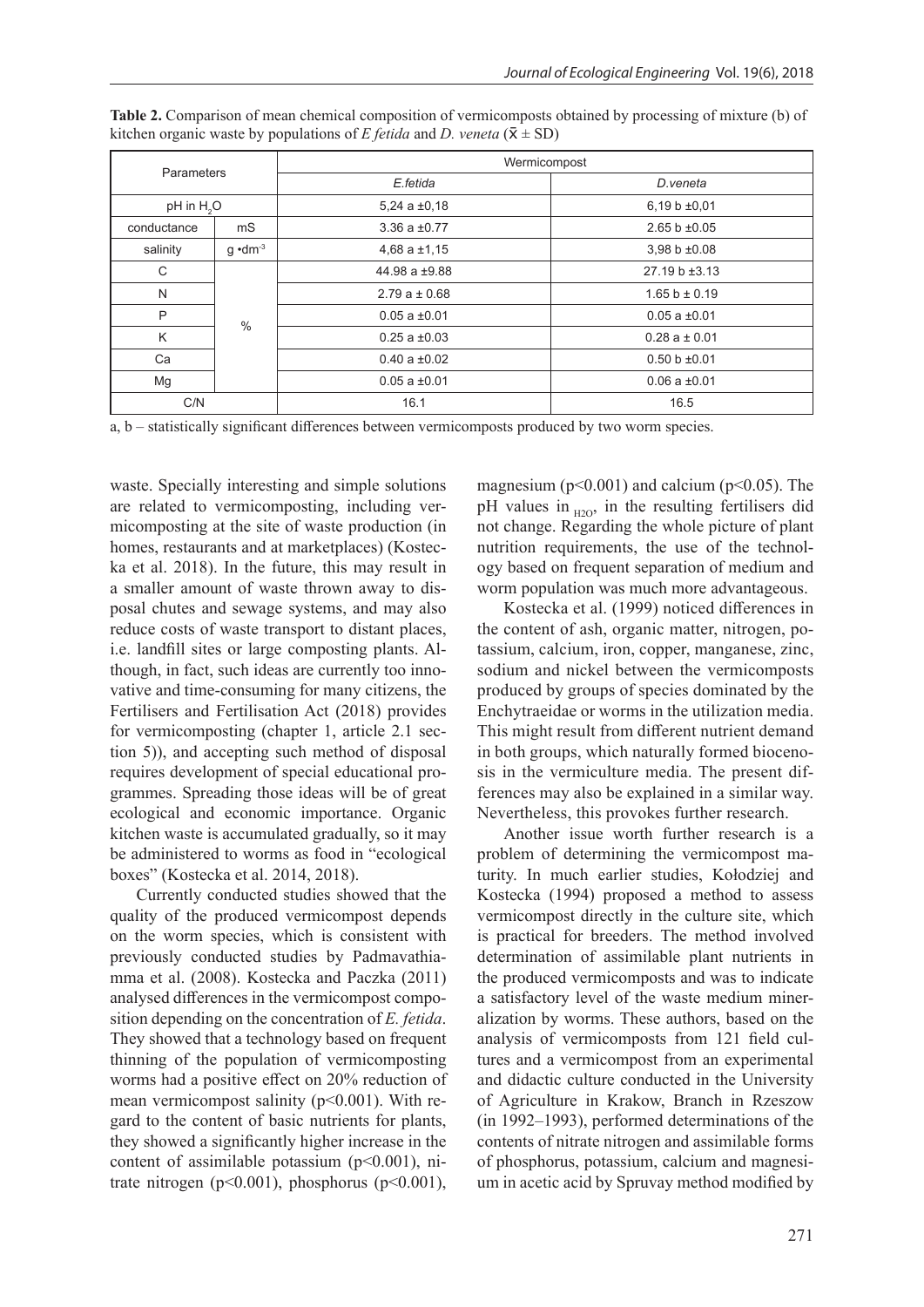Nowosielski, and determinations of the total content of these components in sulphuric acid. They proposed minimum values indicating a sufficient level of mineralization. Specific values referred to the vermicomposts from bovine manure and with determination of the content diluted in 0.03 n acetic acid (from manure of 75–80% humidity) they amounted to: 250 mg  $NO_3$ ·dm<sup>-3</sup> for nitrate nitrogen; 800 mg·dm-3 for assimilable phosphorus; 1400 mg·dm-3 for assimilable potassium;  $1000 \text{ mg} \cdot \text{dm}^{-3}$  for assimilable calcium and  $5000$ mg  $NO_3$ ·dm<sup>-3</sup> for assimilable magnesium.

Currently most authors applies the method of vermicompost maturity determination to assessment of changes in the C/N ratio in the obtained fertilisers. With regard to kitchen waste, depending on the mixture of vermicomposted waste and the worm species (e.g. kitchen wasted mixed with bagasse at a ratio of 1:1 vermicomposted by *E.fetida* (Babaei et al. 2016), household waste (30%) + bovine manure (70%) – *E.fetida* (Gupta et al. 2014), household waste + rice straw  $(1:1)$ – *E.fetida* (Hussain et al. 2018), kitchen waste + bovine manure (1:1) *E.fetida* i *Lampito mauritii* (Tripathi and Bharadway 2004); the proportion of C/N changes described by these authors was in the range between 12 and 53% – which corresponds to the final C/N value of the vermicomposts of 27–21.

It seems that the biggest C/N changes occur with vermicomposting of pure kitchen waste. Albasha et al. (2015) after 60 days of vermicomposting with *Eudrilus eugenigae* , reported a decrease in waste C/N from 30.8±0.12 to 5.45±0.13 (change by 82.3%). These assessments, however, also require collection of more abundant data and finding the principle governing the changes depending on the process duration, worm species and composition of the waste mixture.

# **CONCLUSION**

The whole world faces the serious problem of an increasing amount of waste, including organic waste. This serious threat to the natural environment is a price for rapid civilisation progress. Therefore, more and more attention is directed to improving the waste management system; however, these activities must necessarily involve participation of the public. Vermiculture involves a process in which kitchen organic waste is converted into organic fertiliser containing precious

nutrient for plants. This allows for their effective replenishment in soils, and at the same time for sustainable management of European soil resources, the more so that vermicomposts supply the soils with specific organic carbon. Vermicompost production is also a part of solving the problem of organic waste management. The vermicomposts produced from household kitchen waste by means of biotechnological methods using *E. fetida* and *D. veneta*, constitute wholesome organic fertiliser of good chemical composition thanks to the contents of macroelements. As shown by research, the production of vermicomposts and their chemical composition may answer the nutritional needs of plants.

#### **REFERENCES**

- 1. Adhami E., Hosseini S., Owliaie H. 2014. Forms of phosphorus of vermicompost produced from leaf compost and sheep dung enriched with rock phosphate. International Journal of Recycling of Organic Waste in Agriculture, 3, 68-73.
- 2. Adhikary S. 2012. Vermicompost, the story of organic gold: A review. Agricultural Sciences. 3, 7, 905-917.
- 3. Adi A.J., Noor Z.M. 2009. Waste recycling: Utilization of coffee grounds and kitchen waste in vermicomposting. Bioresource Technology, 100, 1027-1030.
- 4. Albasha M.O., Gupta P., Ramteke P.W. 2015. Management of kitchen waste by vermicomposting using earthworm Eudrilus Eugeniage. 2015. Conference on Advances in Agricultural, Biological & Environmental Sciences. [Available at: http:// iicbe.org/upload/1869C0715011.pdf (accessed 4 september 2018)].
- 5. Arancon N.Q., Edwards C.A., Bierman P., Metzger J.D., Lee S., Welch C. 2003. Effects of vermicomposts on growth and marketable fruits of fieldgrown tomatoes, peppers and strawberries. Pedobiologia, 47, 731-735.
- 6. Babei A.A., Goudarzi G., Neisi A., Ebrahimi Z., Alavi N. 2016. Vermicomposting of cow dung, kitchen waste and sewage sludge**.** Journal of Advances in Environmental Health Research, 4(2), 88-94.
- 7. Bansal S., Kapoor K. K. 2000. Vermicomposting of crop residues and cattle dung with E*isenia foetida*. Bioresource Technology, 73, 95-98.
- 8. Bräutigam K.R., Jörissen J., Priefer C. 2014. The extend of food waste generation across Eu-27: Different calculation methods and the reliability of their results. Waste Management & Research, 32(8), 683-694.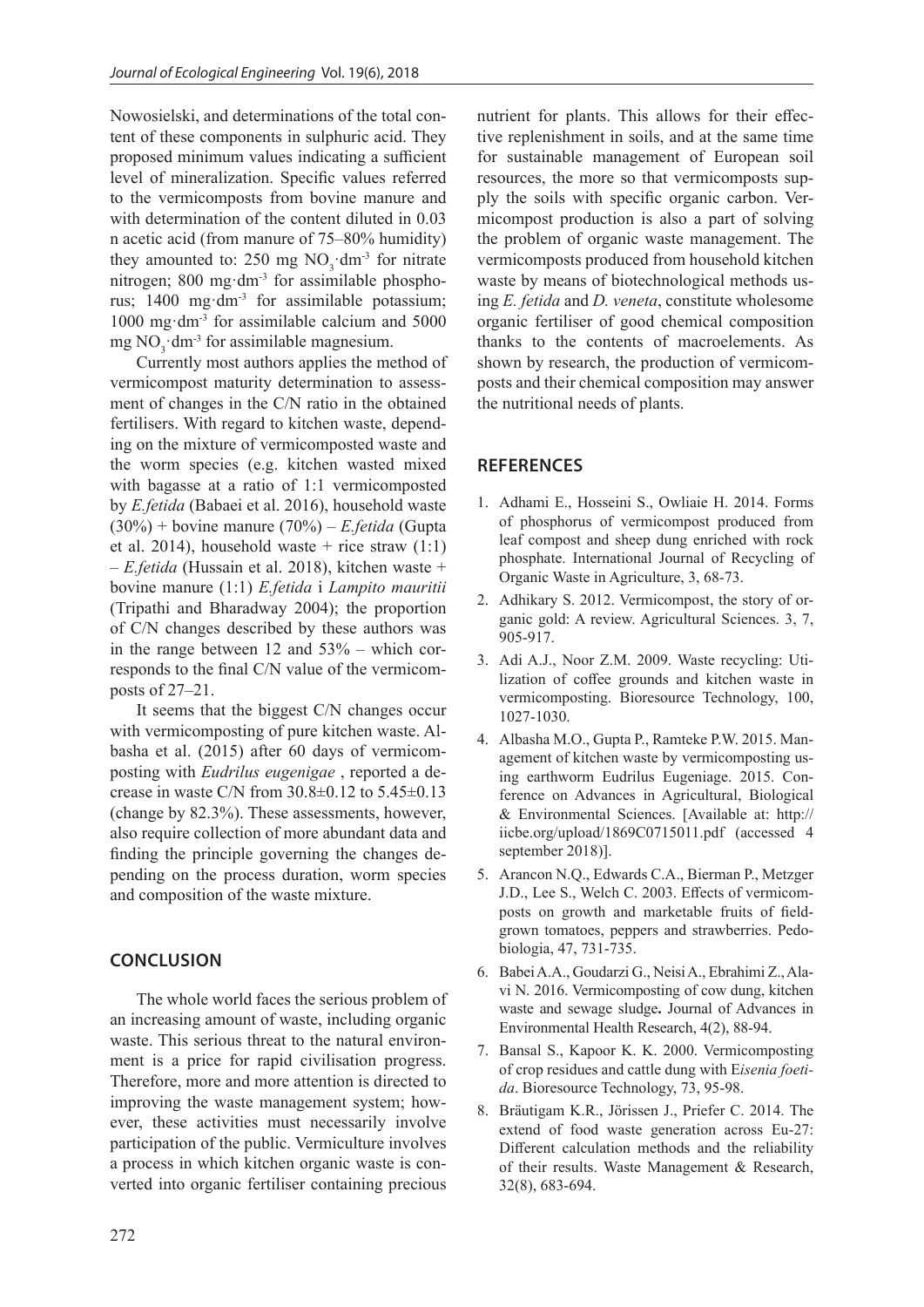- 9. Dominguez J., Edwards C.A. 2011a. Biology and Ecology of Earthworm Species used for Vermicomposting. In: Edwards C.A., Arancon N.Q., Shreman R. (Eds.) Vermiculture technology. Earthworms, organic wastes and environmental management. CRC, Taylor and Francis Group Press. Boca Raton, London, New York, 3, 27-40.
- 10. Dominguez J., Edwards C.A. 2011b. Relationships between Composting and Vermicomposting. In: Edwards C.A., Arancon N.Q., Shreman R. (Eds.) Vermiculture technology. Earthworms, organic wastes and environmental management. CRC, Taylor and Francis Group Press. Boca Raton, London, New York, 2, 11-25.
- 11. European Commission (DG ENV), Directorate C – Industry 2010. Preparatory study on food waste across EU 27. [Available at: http://ec.europa.eu/ environment/eussd/pdf/bio\_foodwaste\_report.pdf (accessed 4 september 2018)].
- 12. Eurostat 2016. Waste generation and treatment. [Available at: http://epp. eurostat.ec.europa.eu/ cache/ITY\_SDDS/EN/env\_wasgt\_esms.htm#stat pres (accessed 5 June 2015)].
- 13. FAO (2014) Food balance sheets. [Available at: http://faostat3.fao.org/faostatgateway/go/to/download/FB/\*/E (accessed 2 September 2018)].
- 14. FUSIONS 2016. Reducing food waste through social innovations. Fusions EU project 311972 [Available at: http://www.eufusions.org/phocadownload/Publications/Estimates%20of%20European%20food%20waste%20levels (accessed 2 August 2018)].
- 15. Gajalakshmi S., Ramasamy E.V., Abbasi S.A. 2002. Vermicomposting of paper waste with the anecic earthworm Lampito mauritii Kingburg. Indian Journal of Chemical Technology, 9, 306-311.
- 16. Garg V. K. Chand S., Chhillar A., Yadav A. 2005. Growth and reproduction of *Eisenia foetida* in various animal wastes during vermicomposting. Applied Ecology and Environmental Research, 3, 51-59.
- 17. Gupta R., Garg V. K. 2009. Vermiremediation and nutrient recovery of non-recyclable paper waste employing *Eisenia fetida*. Journal of Hazardous Materials, 162, 430-439.
- 18. Gupta R., Yadav A., Garg V. K. 2014. Influence of vermicompost application in potting media on growth and flowering of marigold crop. International Journal of Recycling of Organic Waste in Agriculture, 3(1), 47-57.
- 19. Gustavsson J, Cederberg C.,Sonesson U. 2011. Global food losses and food waste: Extent, causes and prevention. Rome: Food and Agriculture Organization of the United Nations (FAO), 1-29.
- 20. Hussain N., Das S., Goswami L., Das P., Sahariah B. 2018. Intensification of vermitechnology for kitchen vegetable waste and paddy straw employ-

ing earthwormconsortium: Assessment of maturity time, microbial structure, and economic benefit. Journal of Cleaner Production, 182, 414-426.

- 21. Kadam D., Pathade G. 2014. Effect of tendu (Diospyros melanoxylon RoxB.) leaf vermicompost on growth and yield of French bean (*Phaseolus vulgaris* L.). International Journal of Recycling of Organic Waste in Agriculture, 3, 44-50.
- 22. Kashem M. A., Sarker A., Hossain I., Islam M. S. 2015. Comparison of the vermicompost and inorganic fertilizers on vegetative growth and fruit production of tomato (*Solanum lycopersicum* L.). Open Journal of Soil Science, 5, 53-58.
- 23. Kaushik P., Garg V. K. 2003. Vermicomposting of mixed soil textile mill sludge and cow dung with the epigeic earthworm *Eisenia foetida*. Bioresource Technology, 90, 311-316.
- 24. Kołodziej M., Kostecka J. 1994. Method for vermicompost evaluation directly in the earthworm's bed. Metoda oceny wermikompostów bezpośrednio w siedlisku hodowlanym dżdżownic. Zeszyty Naukowe AR w Krakowie. Sesja Naukowa, 41, 95-98. (in Polish).
- 25. Kostecka J. 1994. Guide for earthworm breeders. Poradnik hodowcy dżdżownic. Akademia Rolnicza w Krakowie. Filia w Rzeszowie, 1-40.
- 26. Kostecka J. 2000. Badania nad wermikompostowaniem odpadów organicznych. Zeszyty Naukowe AR w Krakowie. Rozprawy, 268, 1-88.
- 27. Kostecka J., Błażej J. 2000. Growing plants on vermicompost as a way to produce high quality foods. Bull. of the Polish Acad. of Scien. Biol. Scien. 48(1), 1-10. [http://repozytorium.ur.edu.pl/handle/ item/3113].
- 28. Kostecka J., Garczyńska M., Pączka G. 2018. Food waste in the organic recycling system and a sustainable development. Problems of Sustainable Development, 13(2), 157-164.
- 29. Kostecka J., Kaniuczak J., Nowak M. 1999. Wybrane cechy wermikompostów z organicznych odpadów domowych. Folia Univ. Agric. Stet. 200. ser. Agricultura, 77, 173-177.
- 30. Kostecka J., Pączka G. 2006. Possible use of earthworm *Eisenia fetida* (Sav.) biomass for breeding aquarium fish. European Journal of Soil Biology, 42, 231-233
- 31. Kostecka J., Pączka G. 2011. Kitchen wastes as a source of nitrogen and other macroelements according to technology of vermiculture. Ecological Chemistry and Engineering, A.18(12), 1683-1689.
- 32. Kostecka J., Pączka G., Garczyńska M., Podolak- -Machowska A., Dunin-Mugler C, Szura R. 2014. Wykorzystanie wermikompostowania do zagospodarowania odpadów organicznych w gospodarstwach domowych. Inżynieria i Ochrona Środowiska, 17(1), 21-33.